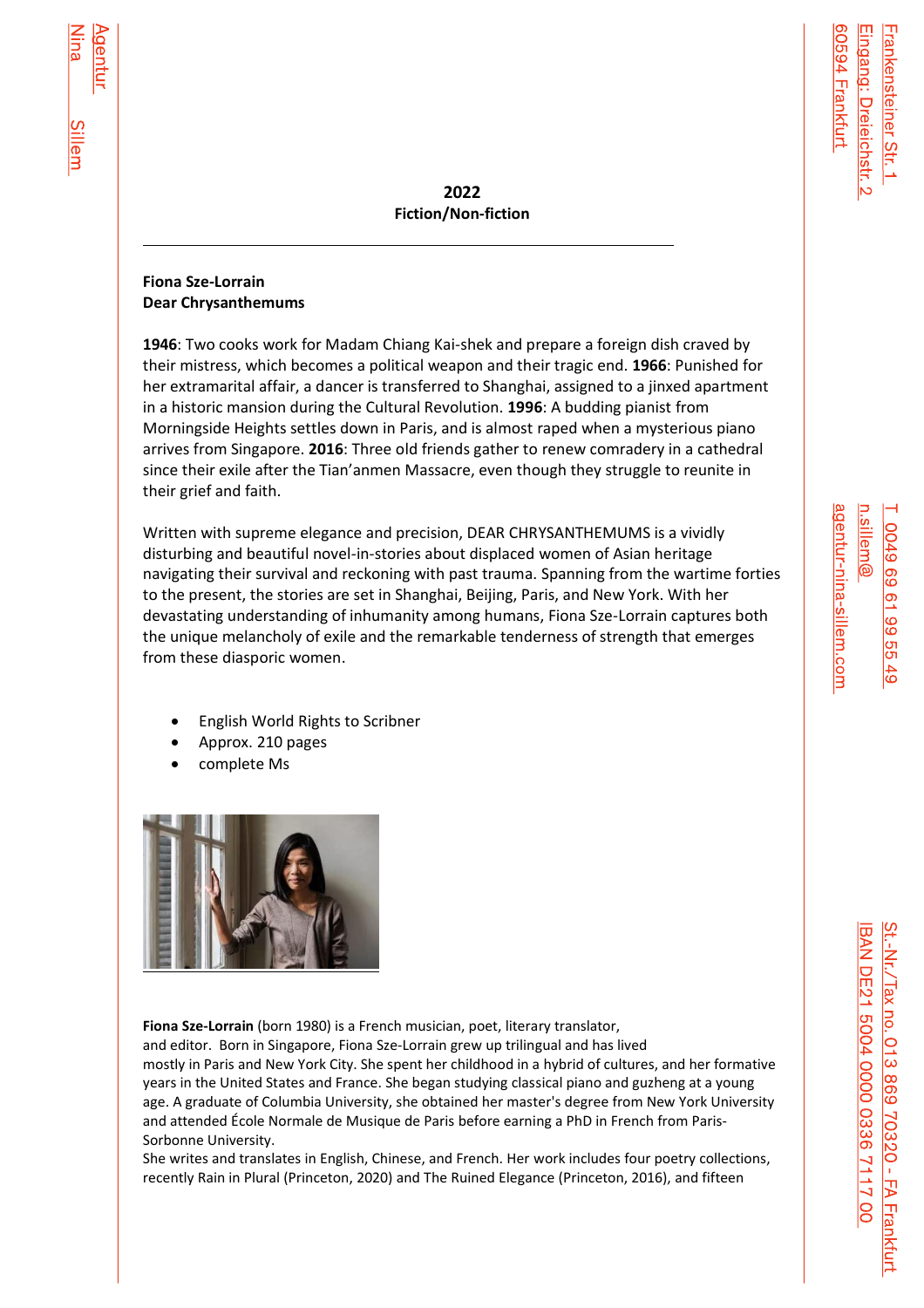books of translation. A finalist for the Los Angeles Times Book Prize, she was a 2019-20 Fellow at Columbia Institute for Ideas and Imagination.

Sze-Lorrain is one of the recognized translators of contemporary Chinese poetry. Her work was shortlisted for the 2020 [Derek Walcott](https://en.wikipedia.org/wiki/Derek_Walcott) Prize for Poetry and the 2016 [Best Translated Book](https://en.wikipedia.org/wiki/Best_Translated_Book_Award)  [Award,](https://en.wikipedia.org/wiki/Best_Translated_Book_Award) and longlisted for the 2014 [PEN Award for Poetry in Translation.](https://en.wikipedia.org/wiki/PEN_Award_for_Poetry_in_Translation) She is a co-founder of Cerise Press (2009–13) and a corresponding editor of [Mānoa](https://en.wikipedia.org/wiki/Manoa_(journal)) (2012–14).

### **Żanna Słoniowska The House with the Stained Glass Window**

"Żanna Słoniowska writes beautifully; with empathy, sensitivity and with real political impact. As a Ukrainian from the multicultural city of Lviv, she provides an important new voice in Polish literature!"

**Olga Tokarczuk**

In 1989, Marianna, the beautiful star soprano at the Lviv opera, is shot dead in the street as she leads the Ukrainian citizens in their protest against Soviet power. Only eleven years old at the time, her daughter tells the story of their family before and after that critical moment - including, ten years later, her own passionate affair with an older, married man. Just like their home city of Lviv, which stands at the crossroads of nations and cultures, the women in this family have had turbulent lives, scarred by war and political turmoil, but also by their own inability to show each other their feelings. Lyrically told, this is the story of a young girl's emotional, sexual, artistic and political awakening as she matures under the influence of her relatives, her mother's former lover, her city and its fortunes.



**Żanna Słoniowska** was born in 1978 in Lviv and is a journalist and translator. She now lives in Kraków. She is the first winner of the Znak Publishers' Literary Prize, for which her novel was chosen from among over a thousand entries. In 2016, Żanna Słoniowska won the Conrad Award, the Polish award for first novels.

• Znak, Poland, The Old Lion Publishing House, Ukraine, McLehose, UK, Kampa Zürich, Delcourt, France, Alianza Editorial, Spain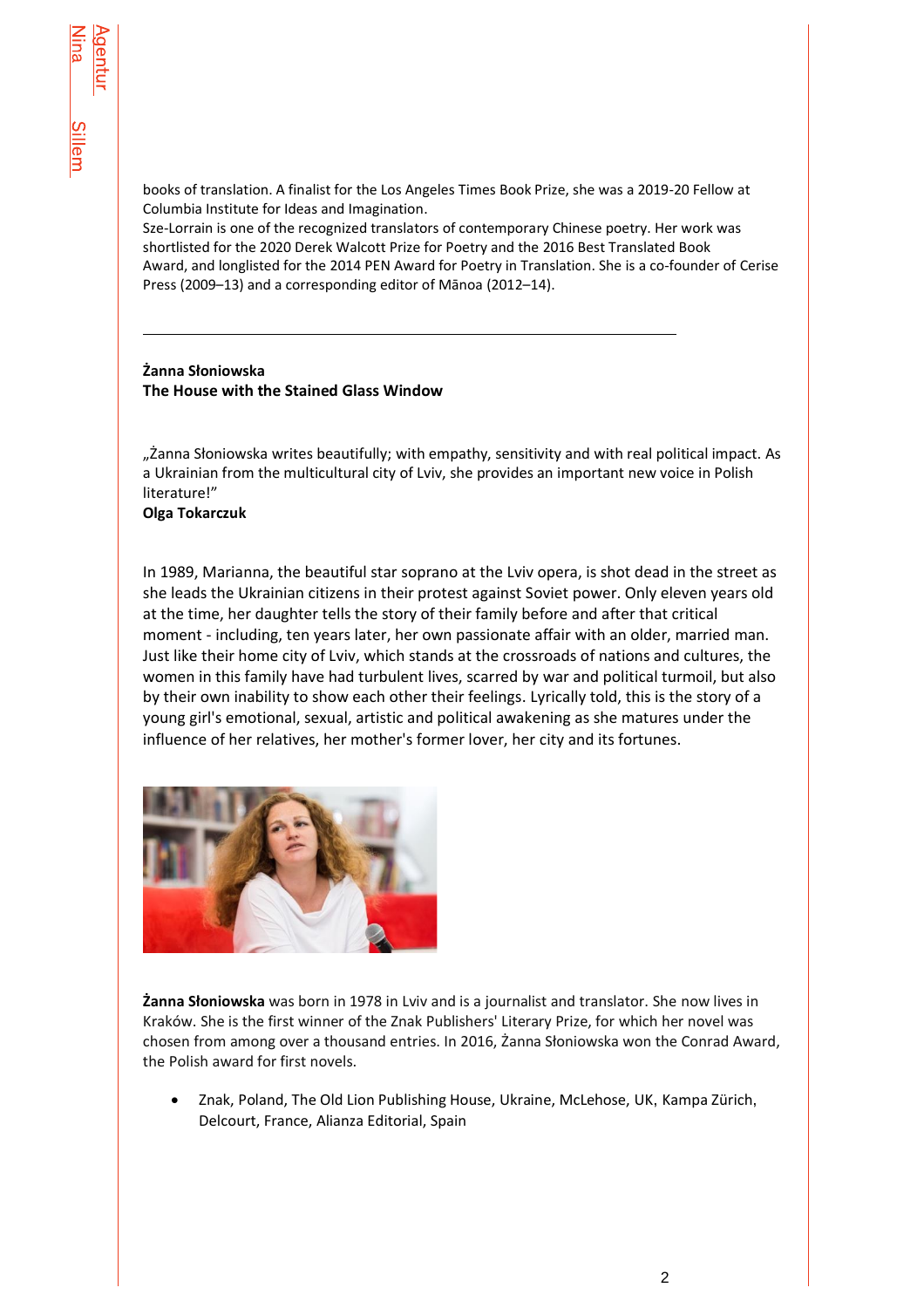#### **Press:**

*The House with the Stained-Glass Window* is remarkable, a gripping, Lvivian evocation of a city and a family across a long and painful century, at once personal and political, a novel of life and survival across the ages (*Philippe Sands*)

Few novels will engage the heart and mind as cohesively as this emphatic performance that triumphs through its depiction of the human stories overshadowed by history. (Eileen Battersby *Financial Times.*)

Dans Une ville à cœur ouvert, Żanna Słoniowska raconte le combat de femmes à Lviv, en Ukraine, cité symbole des changements politiques de l'Europe. Visite guidée avec la romancière. (…) Il serait dommage de ne pas profiter de l'exceptionnelle porte d'entrée qu'est ce roman aux accents boulgakoviens proposé par Żanna Słoniowska. (Marianne PayotL'Express)

À elles quatre, ces femmes symbolisent leur ville bringuebalée par l'Histoire, malmenée par les occupations successives. Dans ces pages envoûtantes, Żanna Słoniowska éblouit par sa faculté à mêler les époques, mais aussi l'art et l'amour, l'intime et la politique. (Laurence CaracallaLe Figaro Magazine)

Słoniowska writes subtly and beautifully - every phrase conjures up images, casting colourful lights just like the stained-glass window of the title. (Sylwia Chutnik)

This story could only have happened in Ukraine. And then again it could have happened anywhere, because the blood on the blue-and-yellow flag is just the beginning of an intimate tale about four generations of women. (Zofia Fabjanowska-Micyk *Zwierciadlo.*)

Słoniowska is a fascinating story-teller who also gives insight into the reality of life in Ukraine. This is an astonishing literary discovery. (Justyna Sobolewska *Polityka.*)

Żanna Słoniowska surprises and seduces. (Jaroslaw Czechowicz *Krytycznym Okiem.*)

This novel was written as a challenge to crushing, cruel history; it arose from a desire to give a voice to the individual experiences of women. But at a certain point it turns in a direction contrary to its original ambitions, and the counter-history disappears in the fog of exploding smoke grenades. (Dariusz Nowacki *Gazeta Wyborcza.*



l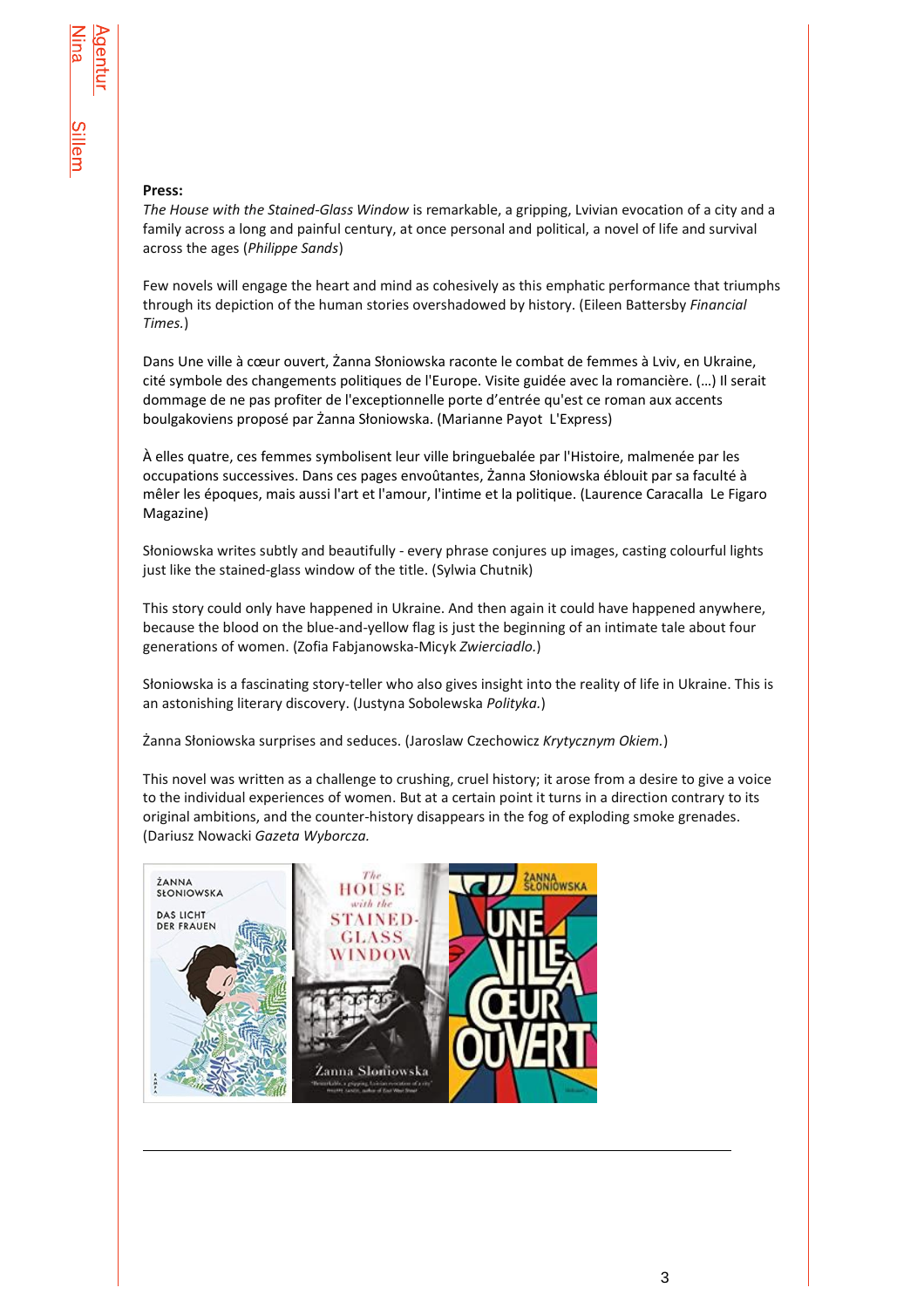### **Kirsty Bell The Undercurrents**

The Undercurrents: A Story of Berlin is a dazzling work of biography, memoir and cultural criticism told from a precise vantage point: a stately nineteenth-century house on Berlin's Landwehr Canal, a site at the centre of great historical changes, but also smaller domestic ones.

When her marriage breaks down, Kirsty Bell - a British-American writer, in her mid-forties, adrift - becomes fixated on the history of her building and of her adoptive city. Taking the view from her apartment window as her starting point, she turns to the lives of the house's various inhabitants, to accounts penned by Walter Benjamin, Rosa Luxemburg and Gabriele Tergit, and to the female protagonists in the works of Theodor Fontane, Irmgard Keun and Rainer Werner Fassbinder. A new cultural topography of Berlin emerges, one which taps into energetic undercurrents to recover untold or forgotten stories beneath the city's familiar narratives. Humane, thought-provoking and moving, The Undercurrents is a hybrid literary portrait of a place that makes the case for radical close readings: of ourselves, our cities and our histories.

'From the first moment I heard Kirsty Bell read from her writing, I have yearned for the book she was then working on. And now here it is, perfect and perfectly balanced, a clear-eyed and beautifully written account about place, about consciousness. I treasure *The Undercurrents*, and so will you.' -- Hilton Als, author of *White Girls*

'Kirsty Bell has achieved a real work of art: She tells of Berlin's sunken past as a freshly emerged present - and she explains the energy of this city from the history of the people, the streets, and the hopes that have shaped it.'

-- Florian Illies, author of *1913: The Year before the Storm*

- UK: Fitzcarraldo Edition, US: Other Press, Germany: Kanon Verlag, Spain: Errata Naturae, Italy: EDT
- Approx. 280 pages



**Kirsty Bell** is a British-American writer and art critic living in Berlin. She has published widely in magazines and journals including *Tate Etc.* and *Art in America*, and was contributing editor of *frieze* from 2011-2021. She was awarded a Warhol Foundation Grant for her book *The Artist's House*, and her essays have appeared in over seventy exhibition catalogues for major international museums and institutions such as the Whitney Museum for American Art, The Stedelijk Museum Amsterdam, and Tate, UK. Her approach to writing is rooted less in her degree in Art History and English Literature from Cambridge University (1990-93) than in her hands-on experience with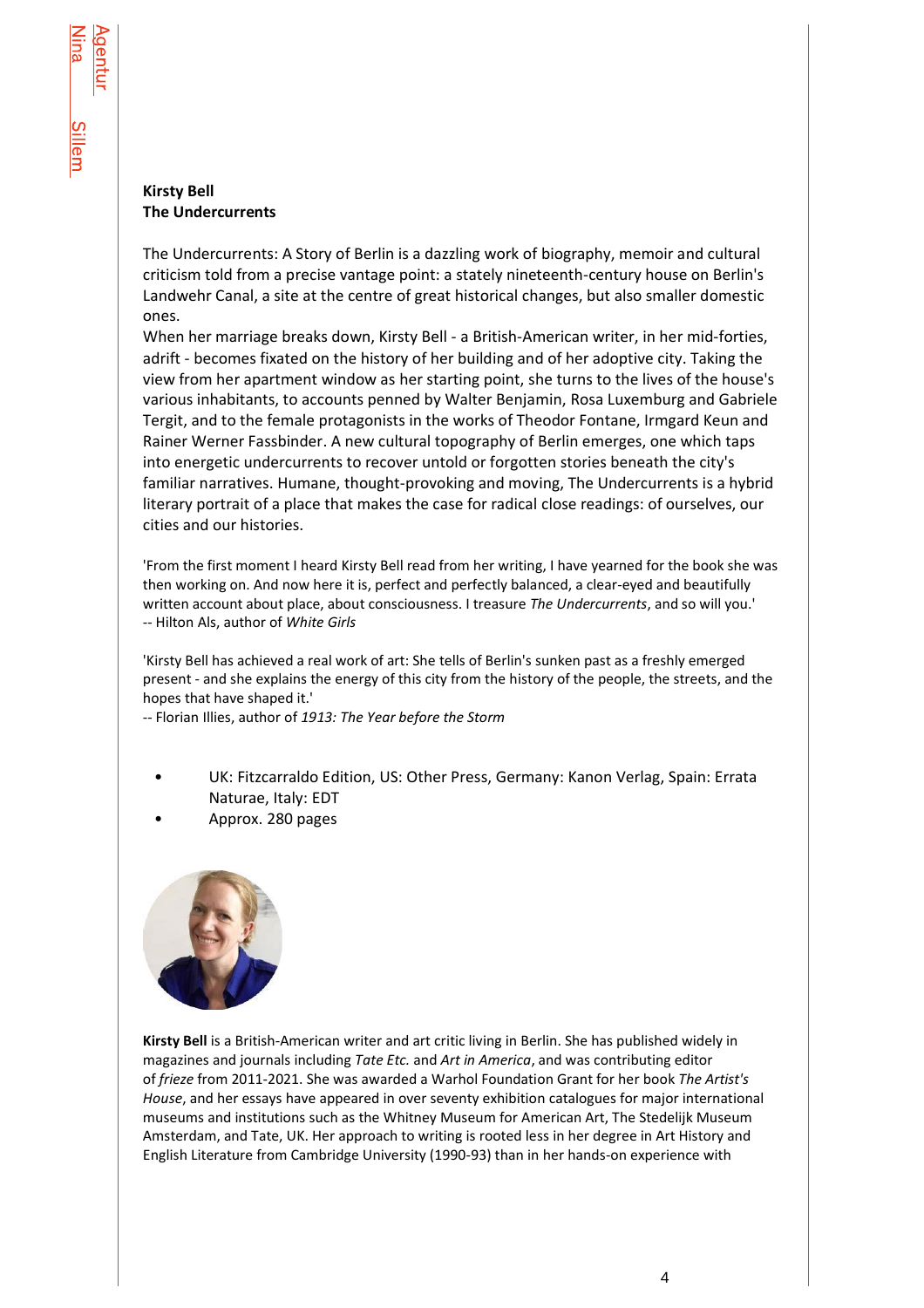l

contemporary art production, while working in galleries and curating exhibitions.

# **Annette Kehnel We've Done It Before – A Concise History of Sustainability**

"Recycling, sharing, co-operation – it was all happening before! Annette Kehnel, a medievalist, argues that our conception of economics is stuck in the nineteenth century. We have to go further back in history to think our future afresh, and save the planet. She offers surprisingly practical examples and introduces remarkable individuals from the last two thousand years. This is set to be a bold and exciting book – a must-read!" **Lyndal Roper, Regius Professor of History, Oriel College, Oxford**

Sharing, swapping, giving and recycling – living as we used to!

Communities that functioned on the basis of sharing on the Monte Subiaco in Italy, sustainable fishing at Lake Constance, common lands in the UK, the economy of transient grazing among Alpine sheperds in the south of France, banks providing microcredit in Bologna and other Italien cities (Monti di Pietà) and crowdfunding to finance bridges in Avignon; progressive thinkers who analysed capital five hundred years before Marx; systems to provide collectively for those in need like the Fuggerei (social housing) in Augsburg; second-hand markets in Paris and the Beguines who lived in female communities based on the idea that less is more and who planted exquisite self-sufficient gardens in the middle of medieval cities like Antwerp and Bruges …

Pre-modern history is full of inspiring and amazing examples and concepts that are ripe for rediscovery. And we urgently need them as today's challenges – finite resources, the twilight of consumerism, growing inequality – are pressing, but we are having difficulty finding new ways forward, because we still think and act according to nineteenth-century concepts that have become completely dysfunctional in the twenty-first century. Historian Annette Kehnel shows us that we have to go further back in history to find inspiration for our future and provides surprising and vivid examples from medieval and early modern history. Her work is full of fundamental and inspiring alternatives to the status quo and its leading doctrine. Growth and returns were not always the measure of all things; we acted and lived differently and we could do so again. This amazing book takes a stimulating and revelatory look at a past that has the power to change our future.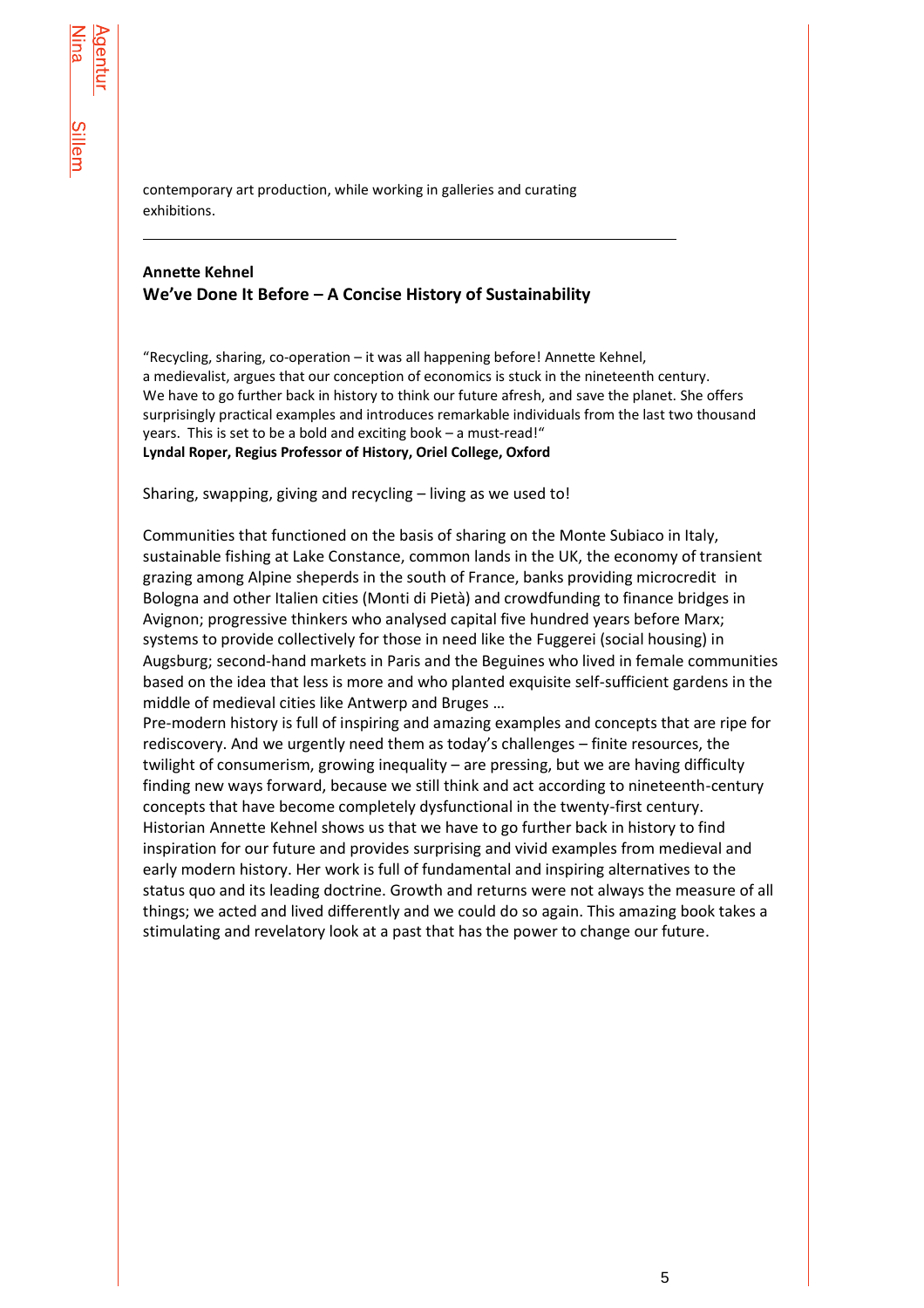



**Annette Kehnel** has held a chair in Medieval History at the University of Mannheim. She has published numerous works on her main focus of research: cultural and economic history and historical anthropology.

She received the prestigious NDR Non-Fiction Book Prize 2021 for her book "Wir konnten schon anders. Eine kurze Geschichte der Nachhaltigkeit"

- Germany: Blessing Verlag**,**
- Complete Ms, all rights available
- Approx. 340 pages